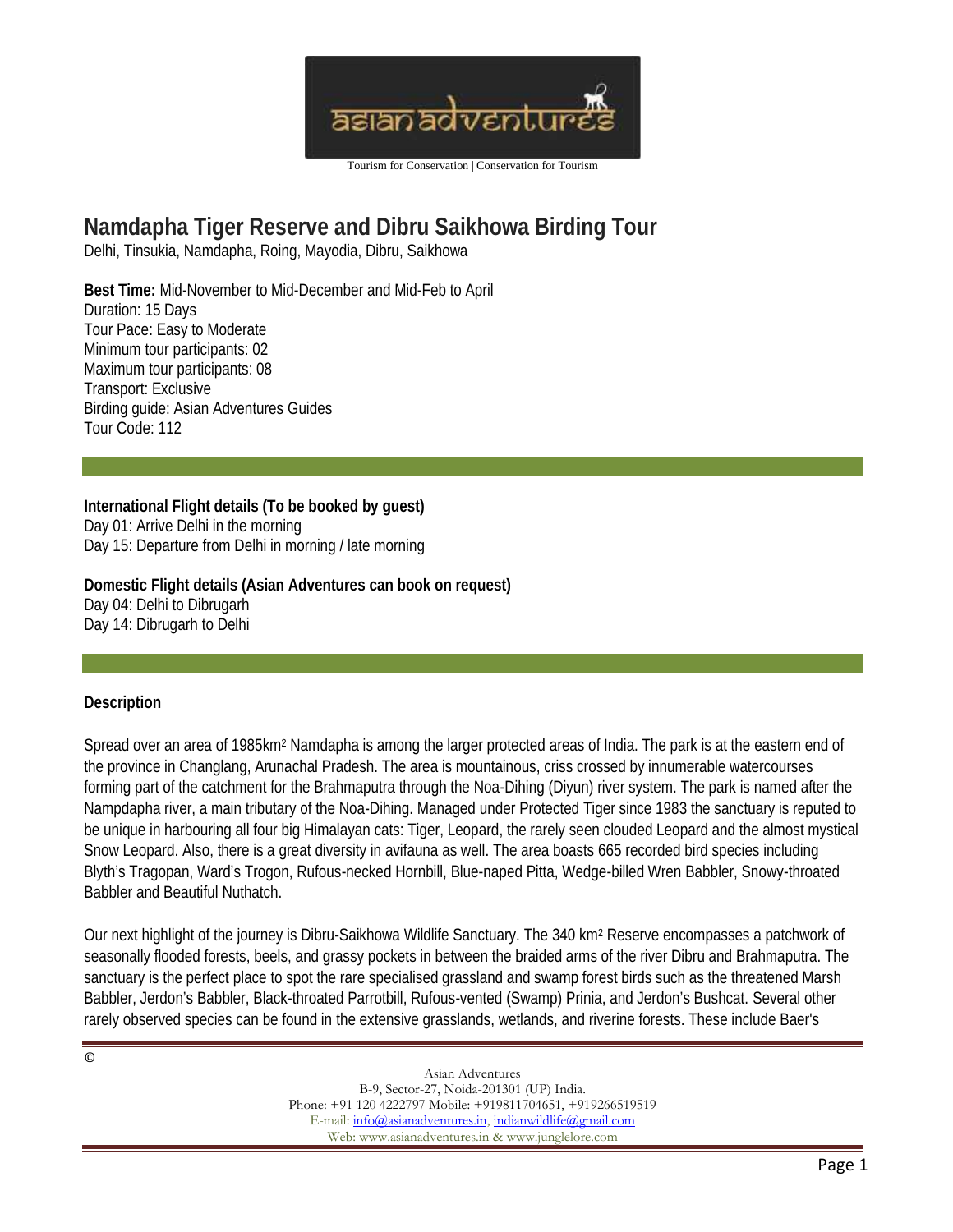

Pochard, White-winged Wood Duck, Bengal Florican, Jerdon's Bushchat, Black-breasted Parrotbill, Pale-capped Pigeon, and Rufous-rumped Grassbird, Jerdon's Babbler, Chestnut Thrush. Some birds listed by Mike Prince in one of his trip reports: Mishmi Wren Babbler, Purple and Green Cochoa, Violet and Emerald Cuckoos, Satyr Tragopan and Blood Pheasant, Gould's Shortwing, White-hooded Babbler, Pale-headed Woodpecker, Pale-capped Pigeon, Ruddy Shelducks, Osprey, Common Buzzards, Crested Goshawk, Common Kestrel, Grey-cheeked, Buff-barred, Ashy-throated and a single Blyth's Leaf Warbler. Long-tailed Sibia, Beautiful Sibia, White-throated Bulbuls, Grey-backed Shrike, Short-billed Minivet, Hill Blue Flycatcher, Yellow-throated and Streak-throated Fulvettas, Sultan Tits, Streak-throated Barwings, Streaked Spiderhunter and Dark-throated Rosefinch, White-bellied Yuhina, White-bellied Erpornis, Striated Bulbuls, Black Bulbul, White-capped and the Plumbeous, while the Blue-fronted Redstart, Chestnut-capped and Black-faced Laughing Thrush, Rufous-vented Yuhinas, Chestnut-tailed Minla and Mrs Gould's Sunbird, Chestnut Thrush, Black-throated Sunbird, Himalayan Griffon, Eurasian Sparrowhawk, Black Eagle, Vivid Niltava, Common Green Magpie, Brownish-Flanked Bush Warbler. Slaty-backed and Black-backed Forktails, Khalij Pheasant, White-crested Laughingthrush, Coral-billed Scimitar Babbler, Red-headed Trogon, Greater Yellownape, Blue-eared Barbet, Great Barbet, Hodgson's Redstart, Brown Dipper, Himalayan Swiftlet, Wreathed Hornbill, Grey-throated and Golden Babbler, Red-tailed Minla, Red-faced Liochicla, Long-tailed Broadbill, Grey-bellied Tesia, Golden-throated Barbet, Grey-sided Laughingthrush, Barred Cuckoo Dove, Fairy Bluebird, Orange-bellied Leafbird, Blackfaced Warbler, Pygmy Wren Babbler, Racquet-tailed drongo, White-browed Piculet, Black Stork, White-rumped Vulture, Great Created Grebe, Pallas's Gull, Mallard, Gadwall, Sand Lark, Tufted Duck, Baer's Pochard, , Common Teal, Northern Pintail, Ferruginous Pochard. Little Ringed and Lesser Sand Plovers, Temminck's Stint. Spotted Owlet. Small Niltava, Common Iora, Pied Flycatcher, Black-winged and Large Cuckoo Shrike, Pompadour Green Pigeon, Emerald Dove, Golden Babbler, Black-headed Shrike Babbler, Streak-throated Fulvetta, Sclater's Monal, Hill Blue Flycatcher. Mammals: Yellowthroated Marten, Hoolock Gibbon, Gangetic Dolphin.

**Itinerary overview**

Day 01: Arrive Delhi Day 02: New Delhi to Tinsukia Day 03: Namdapha Tiger Reserve Day 04: Namdapha Tiger Reserve Day 05: Namdapha Tiger Reserve Day 06: Namdapha Tiger Reserve Day 07: Namdapha Tiger Reserve to Tinsukia Day 08: Tinsukia to Roing Day 09: Roing to Mayodia Day 10: Mayodia area Day 11: Mayodia Day 12: Roing to Tinsukia Day 13: Dibru Saikhowa Sanctuary Day 14: Dibrugarh to Delhi Day 15: Delhi and away.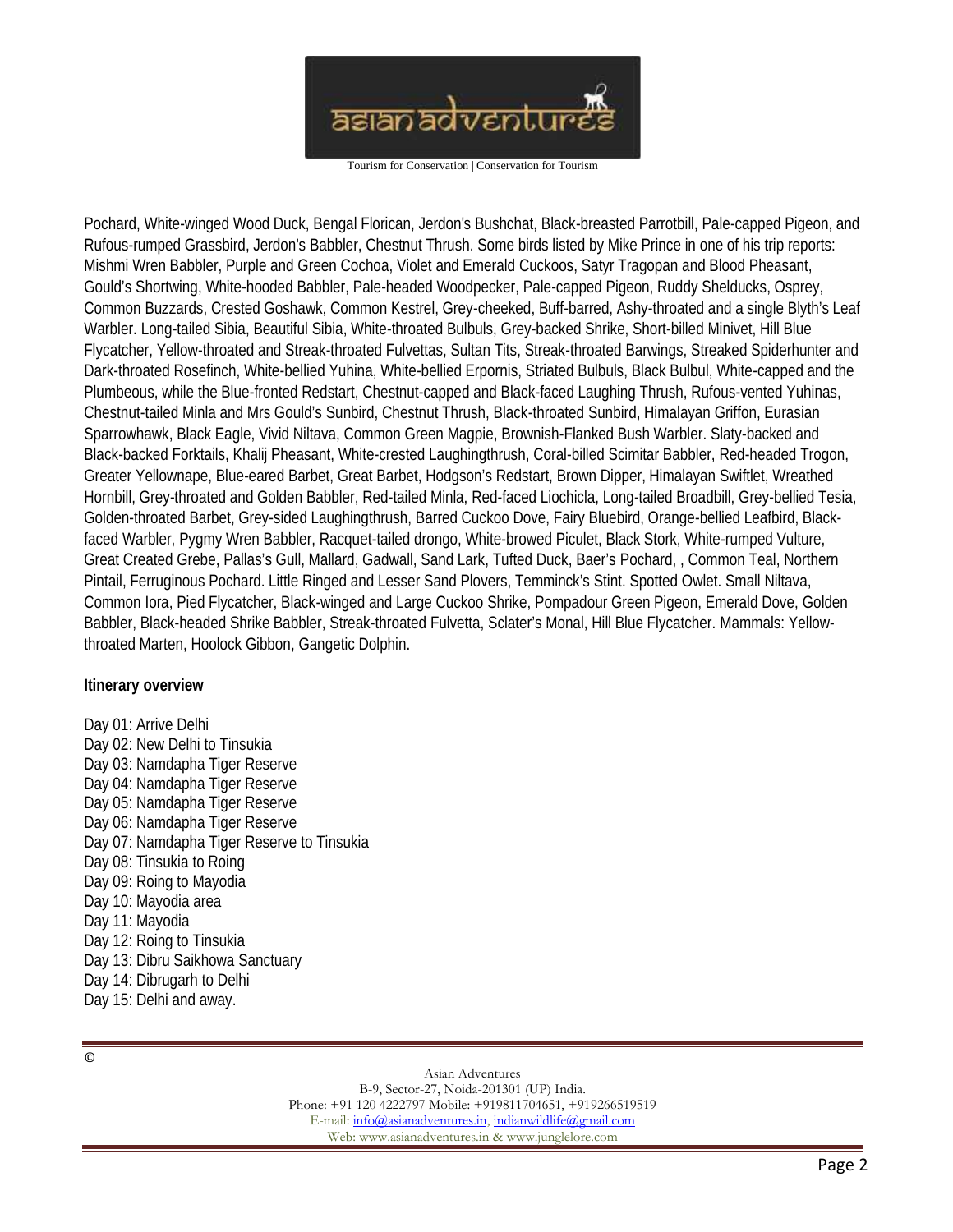

## **Know where you are headed in India!**



 $\overline{\circ}$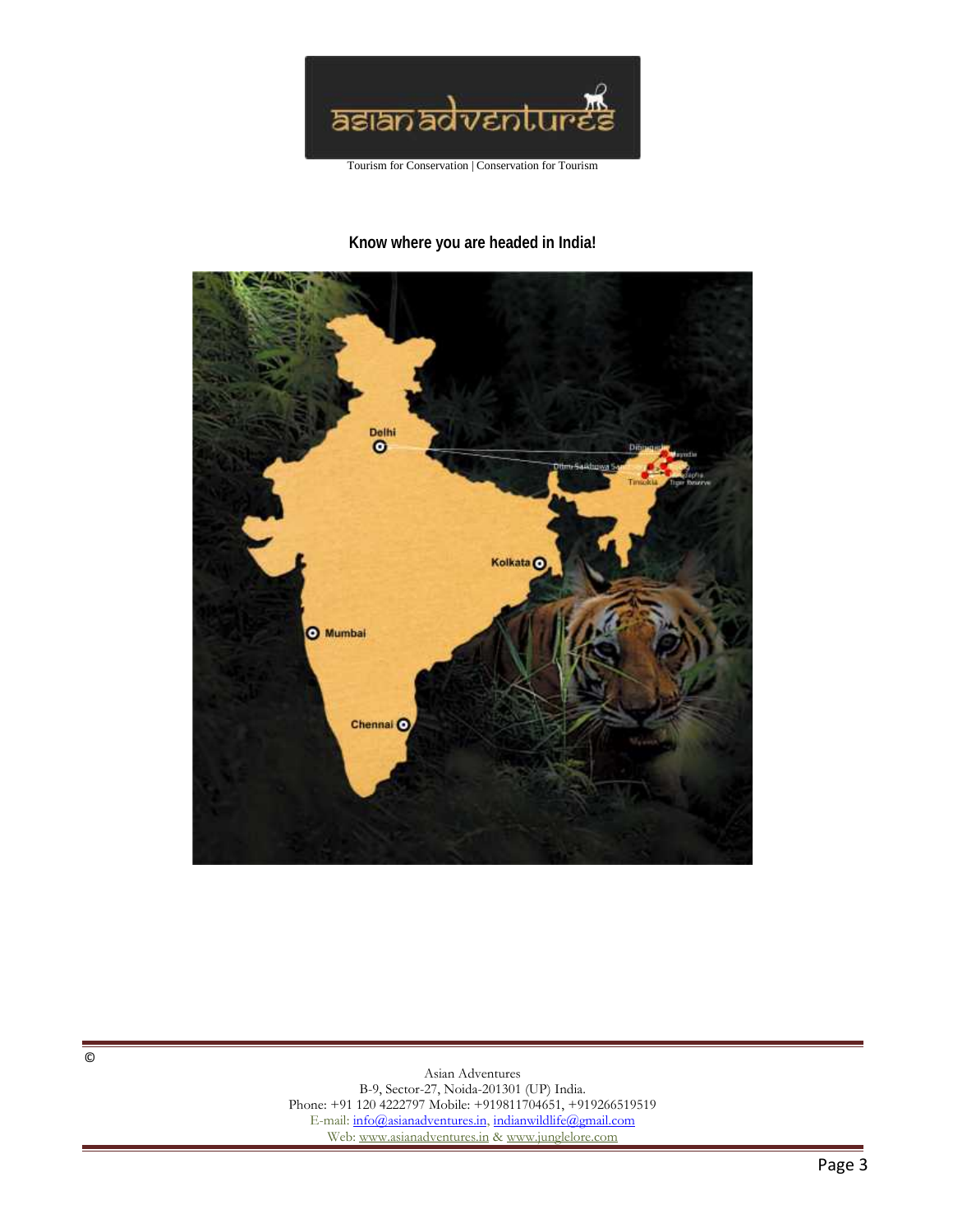

### **Highlights**

- Large list of bird species
- Wildlife Viewing
- Farm fresh meals
- Spectacular views of North Eastern India
- Comfortable Lodges and Camps

### **ITINERARY**

**Day 01: Arrive Delhi** *Meals: On own Accommodation: Shanti Palace or similar*

Arrive Delhi in the evening. You will be met and transferred for overnight stay.

**Day 02: New Delhi to Tinsukia** *Meals: Breakfast in Delhi Accommodation: Tinsukia.*

Fly from New Delhi to Mohanbari Airport at Dibrugarh. If flight is on time we will spend some time at Borajan to see some birds and primates. Overnight stay.



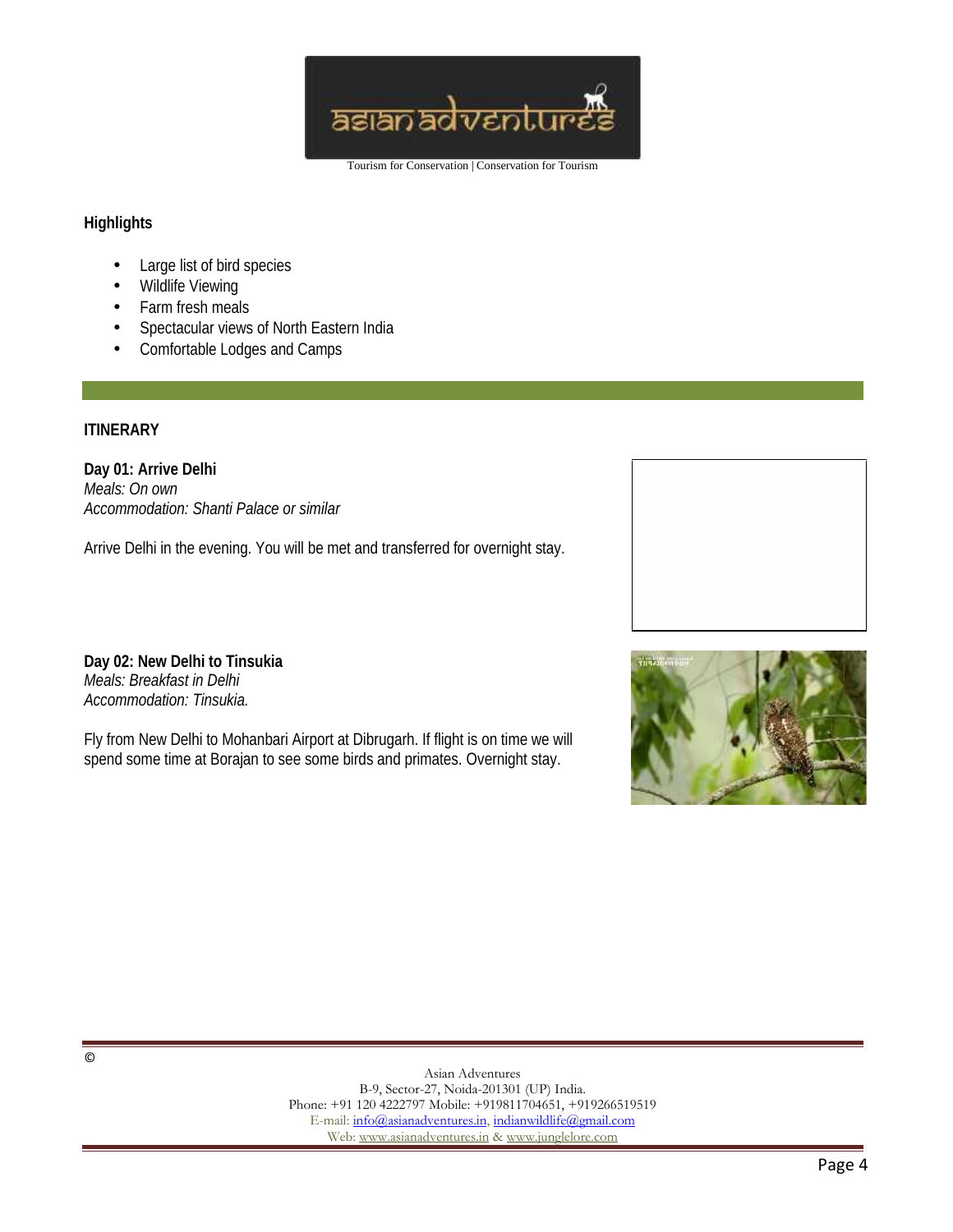

**Day 03: Namdapha Tiger Reserve** *Meals: Breakfast, lunch & dinner*

Today we will drive (5-6 hours) to Namdapha Tiger Reserve via Miao. At Deban, we will look out for the beautiful and long-tailed Sibia. Here we will spend the night at Deban in tents or rest house. Overnight stay



**Day 04, 05 & 06: Namdapha Tiger Reserve** *Meals: breakfast, lunch & dinner*

Visit Burma Nallah Road, Noa Dihing river, trek 4-5 hours each day to Haldibari, Hornbill, Bulbulia, Rani Jheel. Overnight stay in Deban Bungalow and Fully Serviced Camps.

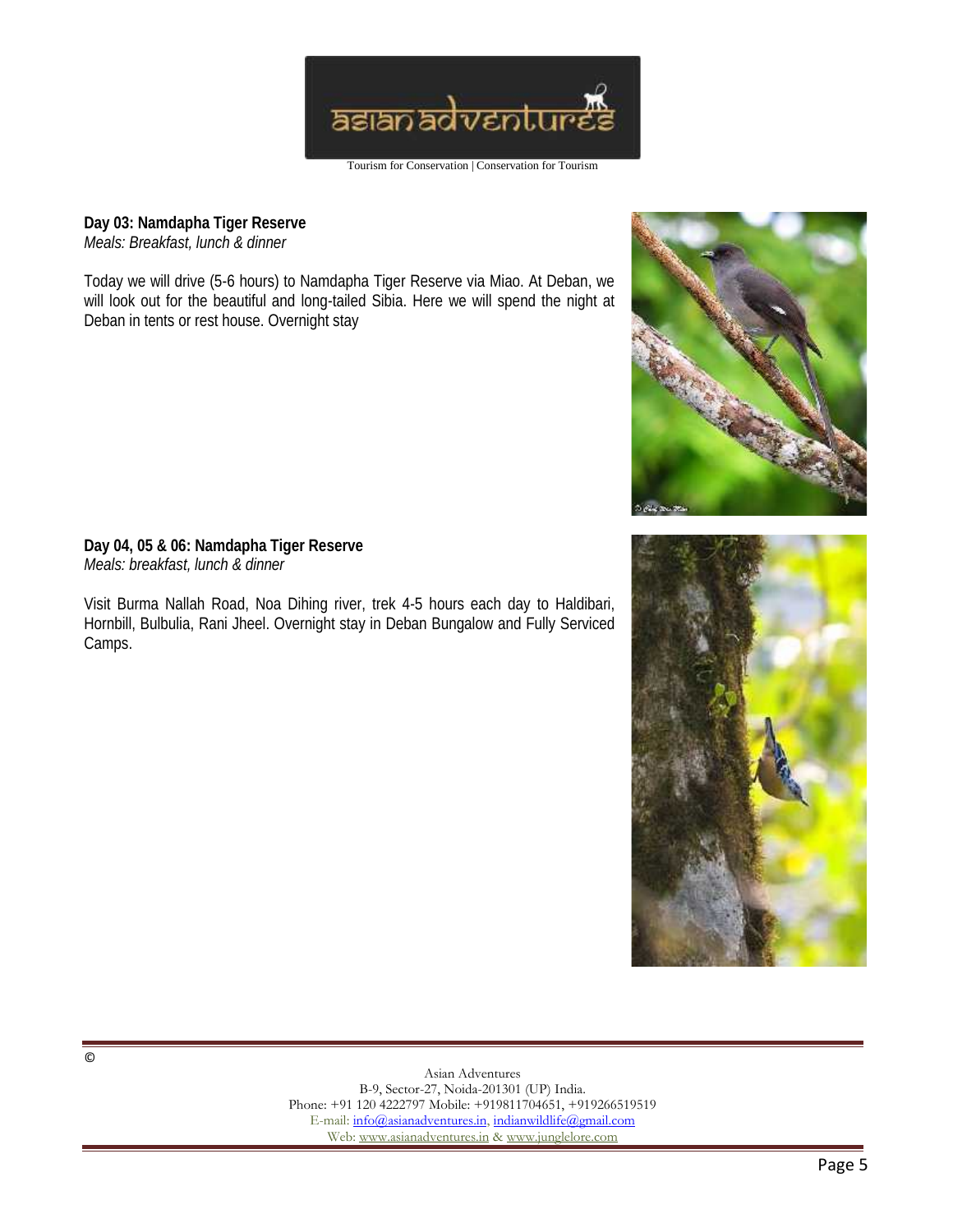

**Day 07: Namdapha Tiger Reserve to Tinsukia** *Meals: breakfast & lunch*

We will spend the early morning birding near Motijheel. Then drive to Tinsukia for night stay.





**Day 08: Tinsukia to Roing** *Meals: Breakfast and dinner*

**Day 09: Roing to Mayodia** *Meals: Breakfast, lunch and dinner*

The day starts with a 3.30 am wake-up call and you rise to the call of the Hoolock Gibbons. In this area the sun rises early and also sets early. We bird the main road to Hunli and beyond where the habitat is so pristine, and a forest so dense, and with the forest-edges and scrub limited. Overnight stay in Mayodia.

Proceed to Saikhowa Ghat, where we need to ferry our jeep across the Lohit River.

The journey will take you through splendid tea gardens. Overnight stay

**Day 10: Mayodia area** *Meals: Breakfast, lunch and dinner Accommodation: coffee-house*

We leave by dawn, cross the pass, and bird the valley. We continue birding down the road till evening. Overnight stay





©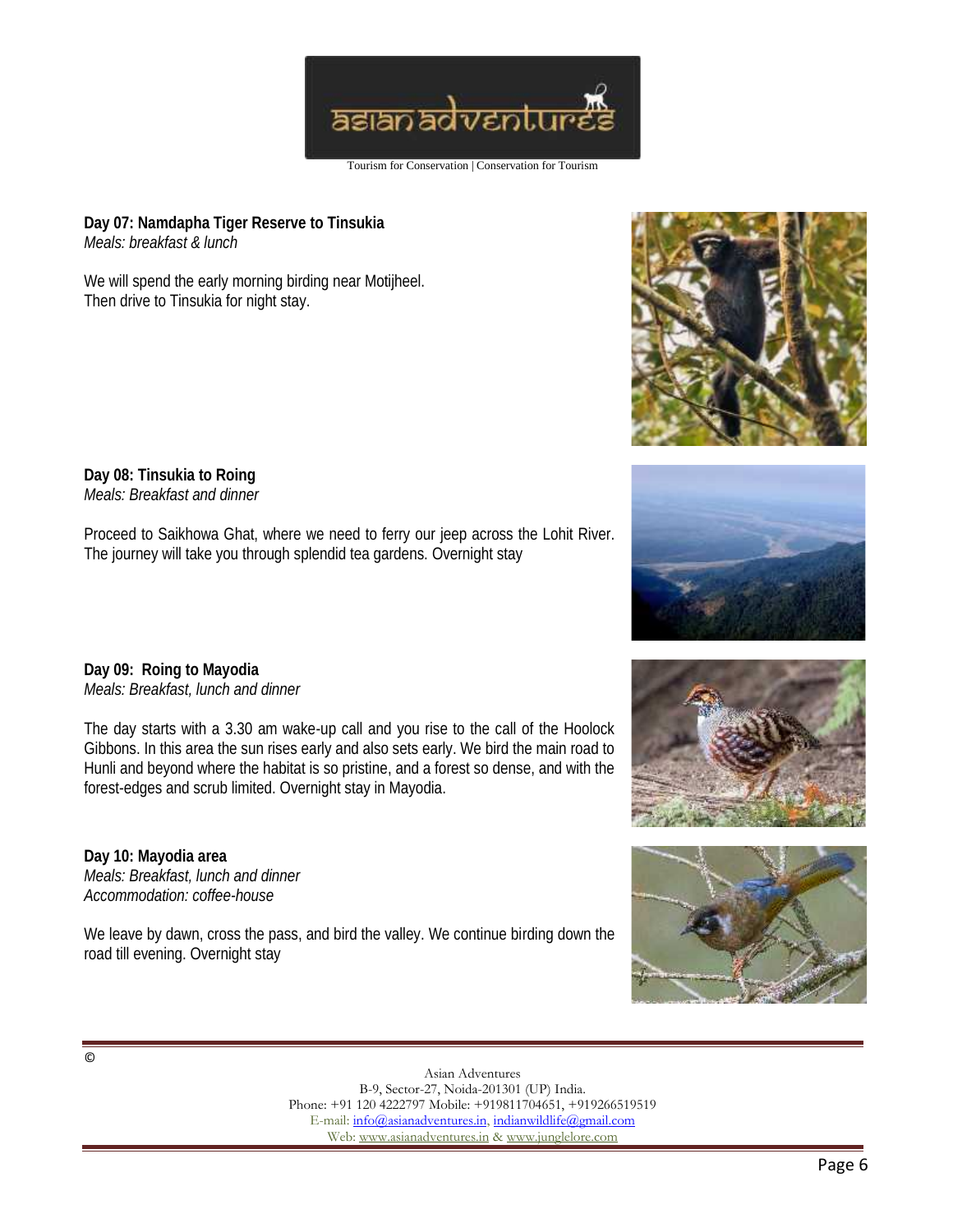

**Day 11: Mayodia (please note that these three nights are flexible between Mayodia and Roing. Hunli is not covered by us for birding circuits and no tour of ours ventures there)** *Meals: Breakfast, lunch and dinner*

We drive towards the Ithun river bridge for some productive birding. Overnight stay.

**Day 12: Roing to Tinsukia** *Meals: Breakfast, lunch Accommodation: Tinsukia*

Today we start our drive back to Tinsukia, birding along the way. The Hoolocks here are India's only ape, restricted to the Northeast and are highly endangered. Overnight stay

**Day 13: Dibru Saikhowa Sanctuary** *Meals: Breakfast, lunch and dinner Accommodation: Tinsukia*

Today we will be bird in Dibru Saikhowa Sanctuary which is only an hour way. Overnight stay

**Day 14: Dibrugarh to Delhi** *Meals: Breakfast*

Birding adieu to the Mishmi Hills we cross the Lohit again, to arrive at Dibrugarh to catch our flight to Delhi. On arrival in Delhi you will be transferred to a local hotel for the evening







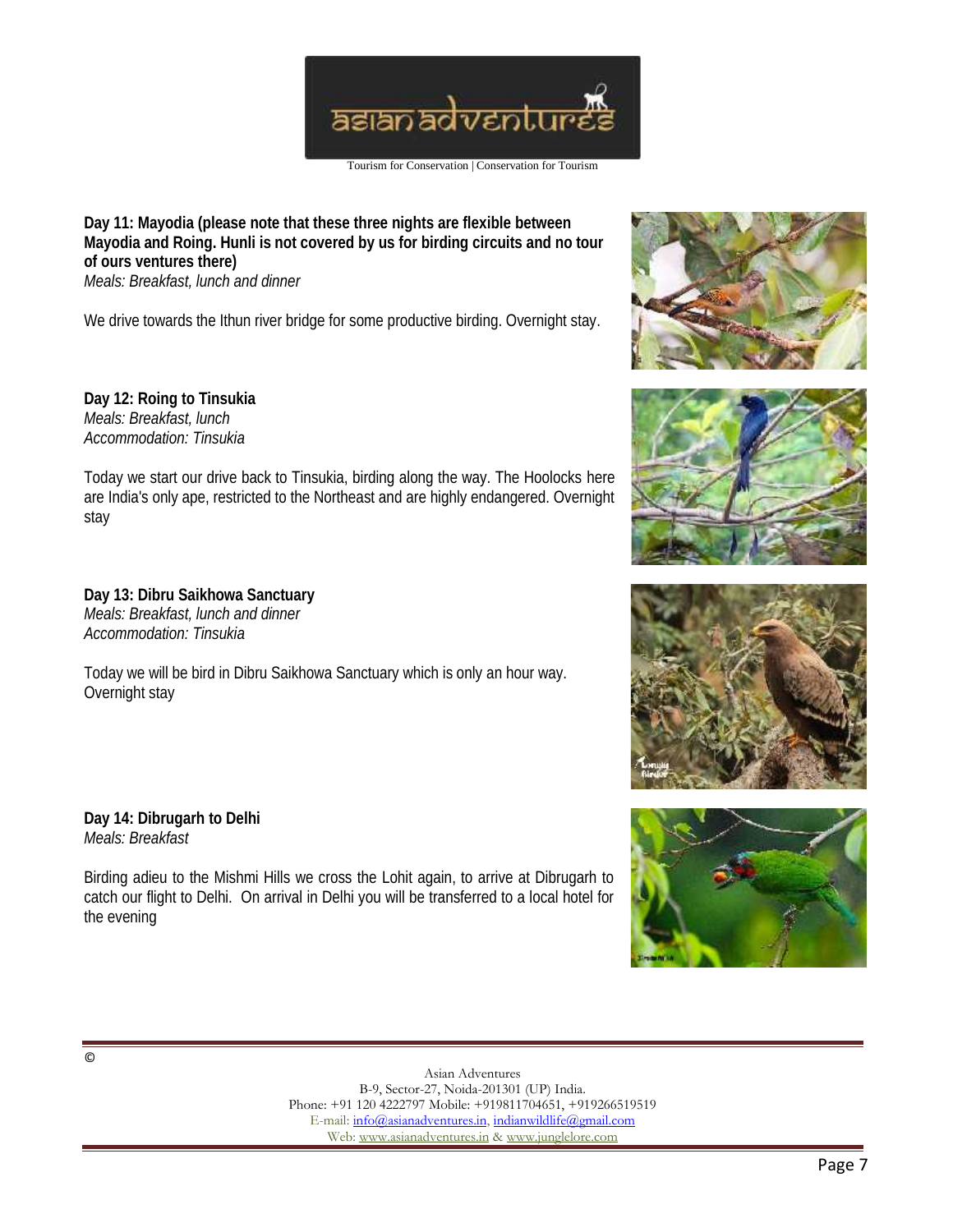

**Day 15: Delhi and away.** *Meals: On own*

We'll transfer you to Delhi International Airport for your flight back to home.

**Tour cost (per person)** Tour cost (per person): INR 181000 (minimum 06 to 08 paying persons) Tour cost (per person): INR 190000 (minimum 04 paying persons) Tour cost (per person): INR 203000 (minimum 02 paying persons)

Single room supplement: INR 41500

**Services includes only:**

- Accommodation on twin sharing basis
- Meals as per the itinerary
- National Park Entrance fee
- Restricted Area Permit fee
- Services of experienced guides
- All land Transport
- Jeep drives

**Above cost does not include:**

- Optional tours, tips, laundry, drinks, bottle water, meals not specified
- Elephant ride, camera fee, boat ride, air fare, visa, insurance